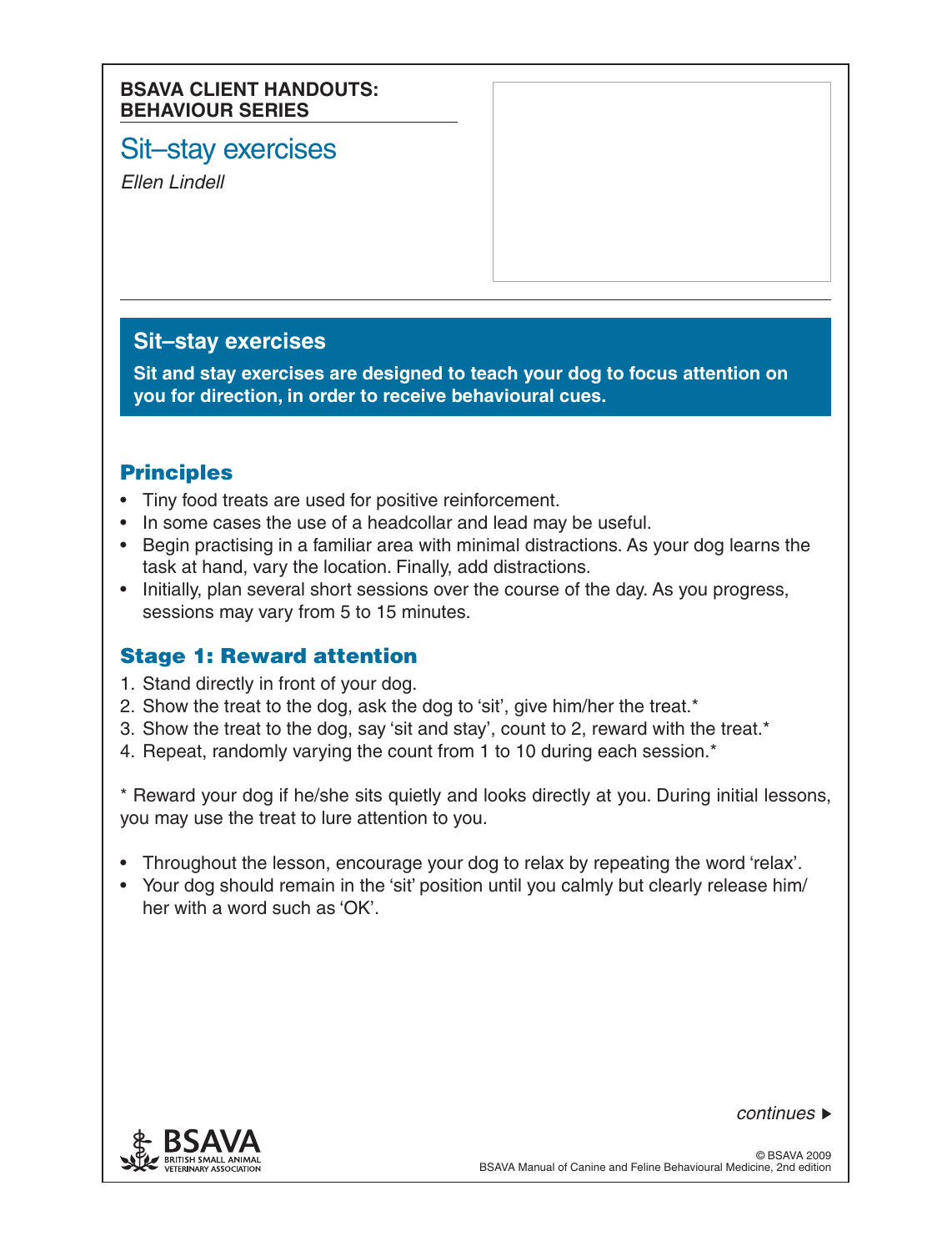### **BSAVA CLIENT HANDOUTS: BEHAVIOUR SERIES**

# Sit–stay exercises

*continued*

## Stage 2: Reward relaxed attention

During initial sessions, your dog may be excited about earning treats. He/she may bark, or offer you other behaviours he/she has learned.

- Try to ignore any barking or pawing. Wait quietly; withhold the reward until he/she offers you the 'sit' as instructed.
- With repetition, the dog will begin to understand that the only way to earn a treat is to sit calmly and watch you.You may notice subtle relaxation of your dog's body posture. Reward these postures.

## Stage 3: Add distance and distractions

Once your dog can consistently sit–stay and quietly watch you for 10 seconds, you are ready to ask him/her to stay as you move away.

- 1. Stand directly in front of your dog.
- 2. Ask your dog to 'sit and stay' while you take a step away and return. Give a treat.\*
- 3. Repeat the sequence, randomly varying the distance. Return to the dog and reward with the treat.\*
- 4. As you progress, add some distractions such as clapping your hands, knocking on the floor or bouncing a ball.
- 5. Finally, walk to the door, and then knock on the door. After each event, return to the dog and give the treat.\*
- 6. Alternate randomly between challenging tasks and simple ones.
- 7. Always end your lesson on a positive note. Pick an easy task such as a series of 1-second 'sits'.

\* Reward your dog if he/she sits quietly and looks directly at you.

## Stage 4: Add challenging distractions

Sit–stay exercises can be used to manage many problem behaviours, including jumping up on guests and running after bicycles. The dog's reaction to these triggers can be reduced, but the process must be gradual.

*continues*